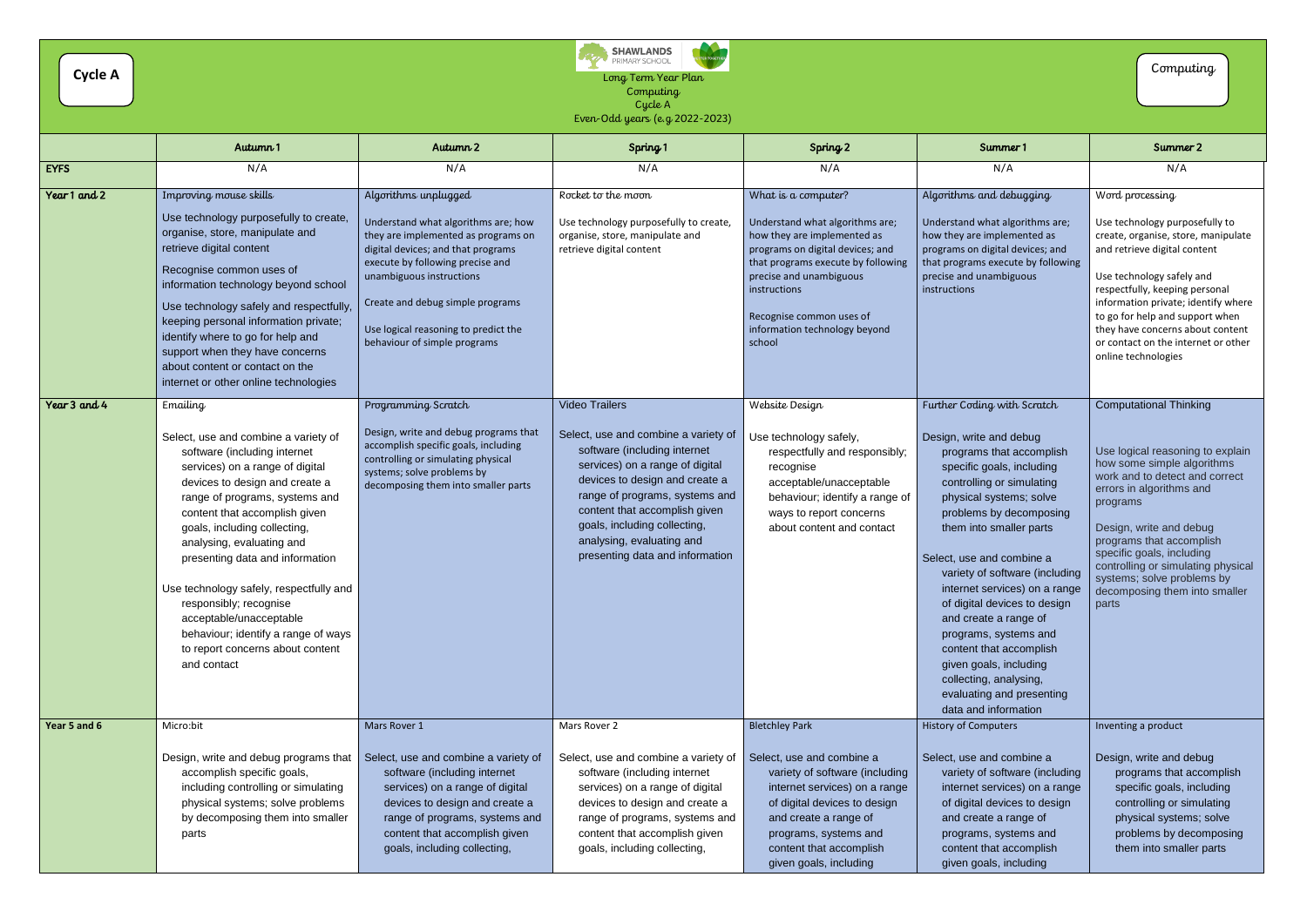| Select, use and combine a variety of | analysing, evaluating and       | analysing, evaluating and       | collecting, analysing,         | collecting, analysing,         | Select, use and combine a      |
|--------------------------------------|---------------------------------|---------------------------------|--------------------------------|--------------------------------|--------------------------------|
| software (including internet         | presenting data and information | presenting data and information | evaluating and presenting      | evaluating and presenting      | variety of software (including |
| services) on a range of digital      |                                 |                                 | data and information           | data and information           | internet services) on a range  |
| devices to design and create a       |                                 |                                 |                                |                                | of digital devices to design   |
| range of programs, systems and       |                                 |                                 | Use technology safely,         | Use technology safely,         | and create a range of          |
| content that accomplish given        |                                 |                                 | respectfully and responsibly;  | respectfully and responsibly;  | programs, systems and          |
| goals, including collecting,         |                                 |                                 | recognise                      | recognise                      | content that accomplish        |
| analysing, evaluating and            |                                 |                                 | acceptable/unacceptable        | acceptable/unacceptable        | given goals, including         |
| presenting data and information      |                                 |                                 | behaviour; identify a range of | behaviour; identify a range of | collecting, analysing,         |
|                                      |                                 |                                 | ways to report concerns        | ways to report concerns        | evaluating and presenting      |
|                                      |                                 |                                 | about content and contact      | about content and contact      | data and information           |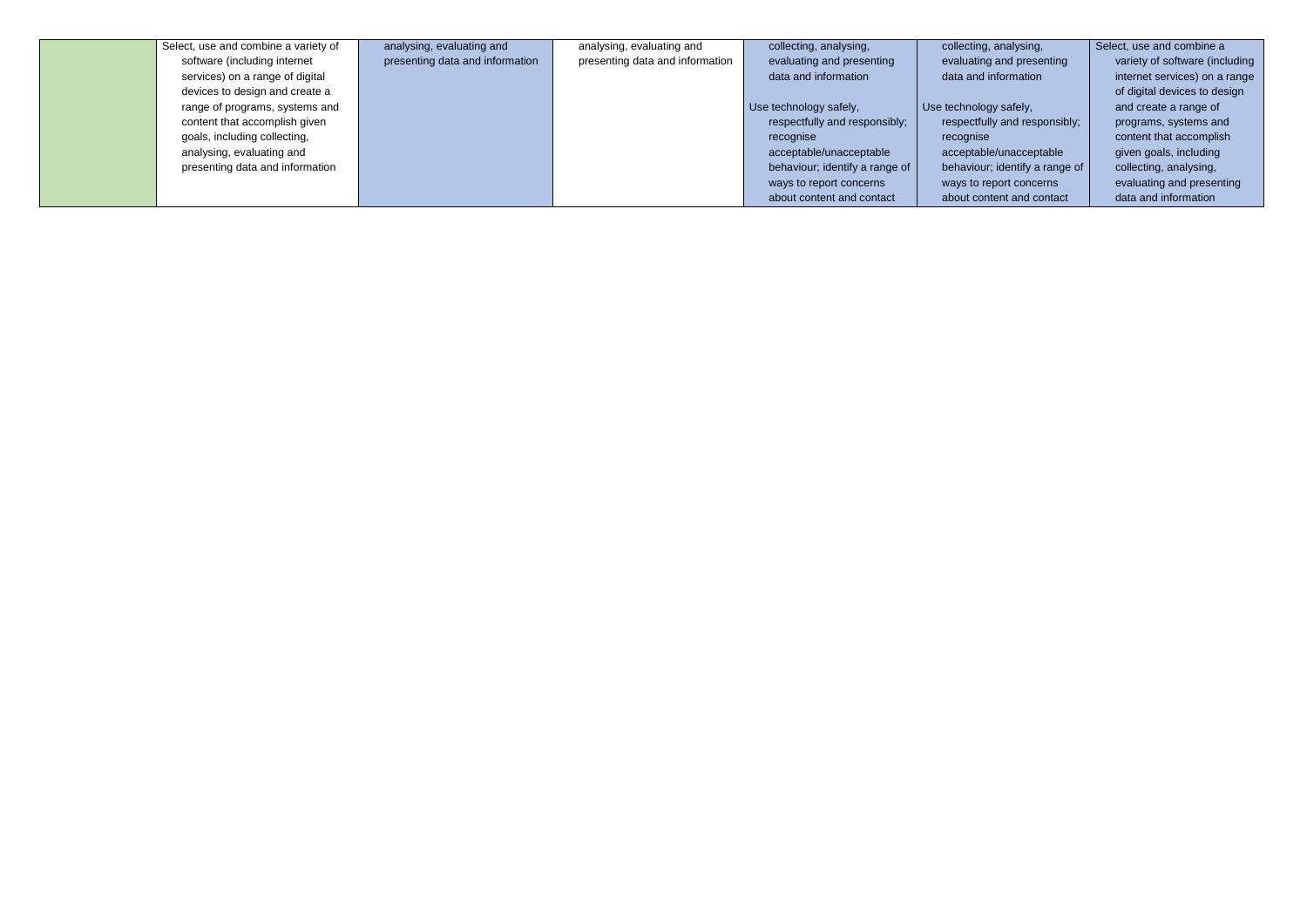| <b>Cycle B</b> | <b>SHAWLANDS</b><br>PRIMARY SCHOOL<br>Long Term Year Plan<br>Computing<br>Cycle B<br>Odd-Even years (e.g 2021-2022)                                                                                                                                                                                                              |                                                                                                                                                                                                                                                                                                                                                                                                                                                                                                              |                                                                                                                                                                                                                             |                                                                                                                                                                                                                                                                                                                                                                                                                        |                                                                                                                                                                                                                                                                                                                                                                                                                                                                                                                                 |                                                                                                                                                                                                                                                                                                                                                                                                                                                                                                                                                                                                                                                                                                             |
|----------------|----------------------------------------------------------------------------------------------------------------------------------------------------------------------------------------------------------------------------------------------------------------------------------------------------------------------------------|--------------------------------------------------------------------------------------------------------------------------------------------------------------------------------------------------------------------------------------------------------------------------------------------------------------------------------------------------------------------------------------------------------------------------------------------------------------------------------------------------------------|-----------------------------------------------------------------------------------------------------------------------------------------------------------------------------------------------------------------------------|------------------------------------------------------------------------------------------------------------------------------------------------------------------------------------------------------------------------------------------------------------------------------------------------------------------------------------------------------------------------------------------------------------------------|---------------------------------------------------------------------------------------------------------------------------------------------------------------------------------------------------------------------------------------------------------------------------------------------------------------------------------------------------------------------------------------------------------------------------------------------------------------------------------------------------------------------------------|-------------------------------------------------------------------------------------------------------------------------------------------------------------------------------------------------------------------------------------------------------------------------------------------------------------------------------------------------------------------------------------------------------------------------------------------------------------------------------------------------------------------------------------------------------------------------------------------------------------------------------------------------------------------------------------------------------------|
|                | Autumn <sub>1</sub>                                                                                                                                                                                                                                                                                                              | Autumn 2                                                                                                                                                                                                                                                                                                                                                                                                                                                                                                     | Spring <sub>1</sub>                                                                                                                                                                                                         | Spring 2                                                                                                                                                                                                                                                                                                                                                                                                               | Summer 1                                                                                                                                                                                                                                                                                                                                                                                                                                                                                                                        | Summer 2                                                                                                                                                                                                                                                                                                                                                                                                                                                                                                                                                                                                                                                                                                    |
| <b>EYFS</b>    | N/A                                                                                                                                                                                                                                                                                                                              | N/A                                                                                                                                                                                                                                                                                                                                                                                                                                                                                                          | N/A                                                                                                                                                                                                                         | N/A                                                                                                                                                                                                                                                                                                                                                                                                                    | N/A                                                                                                                                                                                                                                                                                                                                                                                                                                                                                                                             | N/A                                                                                                                                                                                                                                                                                                                                                                                                                                                                                                                                                                                                                                                                                                         |
| Year 1 and 2   | Bee-bots<br>Understand what algorithms are; how they are<br>implemented as programs on digital devices; and<br>that programs execute by following precise and<br>unambiguous instructions<br>Create and debug simple programs<br>Use logical reasoning to predict the behaviour of<br>simple programs                            | Digital imagery<br>Use logical reasoning to predict the<br>behaviour of simple programs<br>Use technology purposefully to create,<br>organise, store, manipulate and retrieve<br>digital content<br>Recognise common uses of information<br>technology beyond school<br>Use technology safely and respectfully,<br>keeping personal information private;<br>identify where to go for help and<br>support when they have concerns about<br>content or contact on the internet or<br>other online technologies | Introduction to data<br>Use technology purposefully<br>to create, organise, store,<br>manipulate and retrieve<br>digital content<br>Recognise common uses of<br>information technology<br>beyond school                     | Scratch Jr<br>Understand what algorithms are;<br>how they are implemented as<br>programs on digital devices; and<br>that programs execute by<br>following precise and<br>unambiguous instructions<br>Create and debug simple programs<br>Use logical reasoning to predict the<br>behaviour of simple programs<br>Use technology purposefully to<br>create, organise, store, manipulate<br>and retrieve digital content | Stop Motion<br>Use technology purposefully to<br>create, organise, store, manipulate<br>and retrieve digital content<br>Use technology purposefully to<br>create, organise, store, manipulate<br>and retrieve digital content<br>Recognise common uses of<br>information technology beyond<br>school                                                                                                                                                                                                                            | International Space Station<br>Understand what algorithms are; how<br>they are implemented as programs on<br>digital devices; and that programs<br>execute by following precise and<br>unambiguous instructions<br>Use technology purposefully to create,<br>organise, store, manipulate and retrieve<br>digital content                                                                                                                                                                                                                                                                                                                                                                                    |
| Year 3 and 4   | Networks and the internet<br>Select, use and combine a variety of software<br>(including internet services) on a range of digital<br>devices to design and create a range of programs,<br>systems and content that accomplish given goals,<br>including collecting, analysing, evaluating and<br>presenting data and information | Comparison card<br>Select, use and combine a variety of<br>software (including internet services) on<br>a range of digital devices to design and<br>create a range of programs, systems and<br>content that accomplish given goals,<br>including collecting, analysing,<br>evaluating and presenting data and<br>information                                                                                                                                                                                 | Journey inside a computer<br>Design, write and debug<br>programs that accomplish<br>specific goals, including<br>controlling or simulating<br>physical systems; solve<br>problems by decomposing<br>them into smaller parts | Collaborative learning<br>Select, use and combine a variety<br>of software (including internet<br>services) on a range of digital<br>devices to design and create a<br>range of programs, systems and<br>content that accomplish given<br>goals, including collecting,<br>analysing, evaluating and<br>presenting data and information                                                                                 | Investigating weather<br>Select, use and combine a variety<br>of software (including internet<br>services) on a range of digital<br>devices to design and create a<br>range of programs, systems and<br>content that accomplish given<br>goals, including collecting,<br>analysing, evaluating and<br>presenting data and information<br>Use technology safely, respectfully<br>and responsibly; recognise<br>acceptable/unacceptable<br>behaviour; identify a range of ways<br>to report concerns about content<br>and contact | <b>HTML</b><br>Design, write and debug programs that<br>accomplish specific goals, including<br>controlling or simulating physical<br>systems; solve problems by<br>decomposing them into smaller parts<br>Select, use and combine a variety of<br>software (including internet services) on<br>a range of digital devices to design and<br>create a range of programs, systems<br>and content that accomplish given<br>goals, including collecting, analysing,<br>evaluating and presenting data and<br>information<br>Use technology safely, respectfully and<br>responsibly; recognise<br>acceptable/unacceptable behaviour;<br>identify a range of ways to report<br>concerns about content and contact |
| Year 5 and 6   | Programming music<br>Design, write and debug programs that<br>accomplish specific goals, including controlling or<br>simulating physical systems; solve problems by<br>decomposing them into smaller parts                                                                                                                       | Stop motion animation<br>Design, write and debug programs that<br>accomplish specific goals, including<br>controlling or simulating physical<br>systems; solve problems by<br>decomposing them into smaller parts                                                                                                                                                                                                                                                                                            | Search engines<br>Use technology safely,<br>respectfully and responsibly;<br>recognise<br>acceptable/unacceptable<br>behaviour; identify a range of                                                                         | Big data 1<br>Select, use and combine a variety<br>of software (including internet<br>services) on a range of digital<br>devices to design and create a<br>range of programs, systems and                                                                                                                                                                                                                              | Big data 2<br>Select, use and combine a<br>variety of software (including<br>internet services) on a range of<br>digital devices to design and                                                                                                                                                                                                                                                                                                                                                                                  | Introduction to Python<br>Design, write and debug programs that<br>accomplish specific goals, including<br>controlling or simulating physical<br>systems; solve problems by<br>decomposing them into smaller parts                                                                                                                                                                                                                                                                                                                                                                                                                                                                                          |